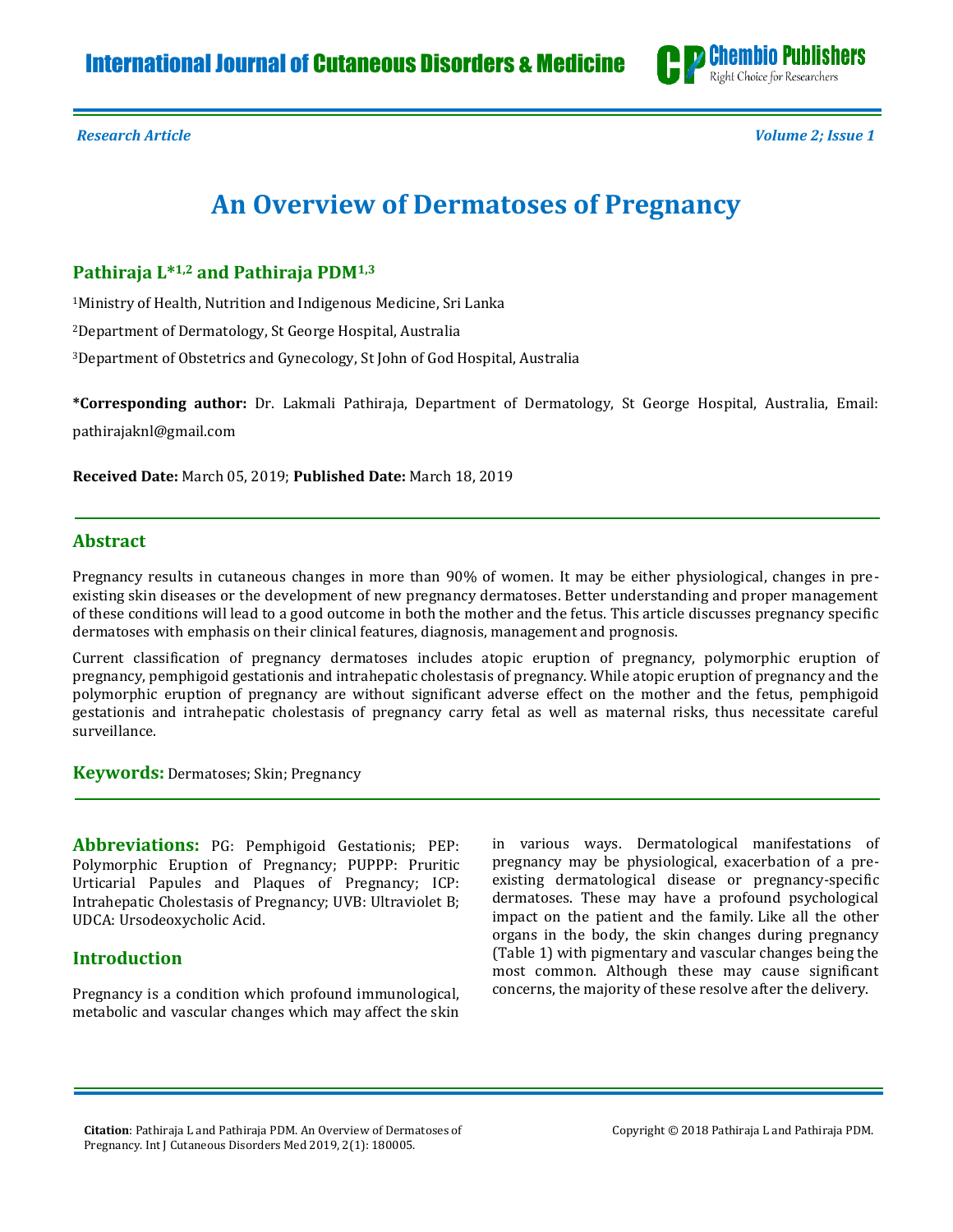# International Journal of Cutaneous Disorders & Medicine

| Generalized hyperpigmentation<br>Localized hyperpigmentation (e.g., linea nigra, areolae)<br>Chloasma<br><b>Pigmentary</b><br>Increased size and pigmentation of freckles, scars and naevi<br>Gingival hyperplasia<br>Pyogenic granuloma<br><b>Vascular</b><br>Varicosities<br>Palmar erythema<br>Increased sweating<br>Glandular<br>Increased seborrhoea<br><b>Connective tissue</b><br>Striae gravidarum<br>Hirsutism<br>Hair<br>Postpartum telogen effluvium<br>Brittle nails<br><b>Nails</b><br>Onycholysis<br>Subungual hyperkeratosis |  |  |  |  |
|---------------------------------------------------------------------------------------------------------------------------------------------------------------------------------------------------------------------------------------------------------------------------------------------------------------------------------------------------------------------------------------------------------------------------------------------------------------------------------------------------------------------------------------------|--|--|--|--|
|                                                                                                                                                                                                                                                                                                                                                                                                                                                                                                                                             |  |  |  |  |
|                                                                                                                                                                                                                                                                                                                                                                                                                                                                                                                                             |  |  |  |  |
|                                                                                                                                                                                                                                                                                                                                                                                                                                                                                                                                             |  |  |  |  |
|                                                                                                                                                                                                                                                                                                                                                                                                                                                                                                                                             |  |  |  |  |
|                                                                                                                                                                                                                                                                                                                                                                                                                                                                                                                                             |  |  |  |  |
|                                                                                                                                                                                                                                                                                                                                                                                                                                                                                                                                             |  |  |  |  |
|                                                                                                                                                                                                                                                                                                                                                                                                                                                                                                                                             |  |  |  |  |
|                                                                                                                                                                                                                                                                                                                                                                                                                                                                                                                                             |  |  |  |  |
|                                                                                                                                                                                                                                                                                                                                                                                                                                                                                                                                             |  |  |  |  |
|                                                                                                                                                                                                                                                                                                                                                                                                                                                                                                                                             |  |  |  |  |
|                                                                                                                                                                                                                                                                                                                                                                                                                                                                                                                                             |  |  |  |  |
|                                                                                                                                                                                                                                                                                                                                                                                                                                                                                                                                             |  |  |  |  |
|                                                                                                                                                                                                                                                                                                                                                                                                                                                                                                                                             |  |  |  |  |
|                                                                                                                                                                                                                                                                                                                                                                                                                                                                                                                                             |  |  |  |  |
|                                                                                                                                                                                                                                                                                                                                                                                                                                                                                                                                             |  |  |  |  |
|                                                                                                                                                                                                                                                                                                                                                                                                                                                                                                                                             |  |  |  |  |

Table 1: Physiological changes during pregnancy.

The incidence and severity of some common dermatological problems, such as atopic dermatitis, melasma, perioral dermatitis and pustular psoriasis increase in pregnancy. Pregnancy dermatoses consist of a heterogeneous group of cutaneous diseases with confusing nomenclature [1, 2]. Ambros-Rudolph CM has proposed a newer classification [3]. These include the following diseases: pemphigoid gestationis, polymorphic eruption of pregnancy, intrahepatic cholestasis and the atopic eruption of pregnancy (Table 2). The most common

pregnancy dermatoses are the atopic eruption of pregnancy followed by the polymorphic eruption of pregnancy. Both of which are not associated with any maternal or fetal complications. However, pemphigoid gestationis and intrahepatic cholestasis of pregnancy are associated with fetal risks such as prematurity, fetal distress and stillbirth. Early diagnosis, prompt treatment and antenatal surveillance are needed to improve the pregnancy outcome.

| Pemphigoid gestationis                                                            | Herpes gestationis                                                                   |  |  |  |
|-----------------------------------------------------------------------------------|--------------------------------------------------------------------------------------|--|--|--|
| Polymorphic eruption of pregnancy                                                 | Pruritic urticarial papules and plaques of pregnancy, Toxic erythema of<br>pregnancy |  |  |  |
| Intrahepatic cholestasis of pregnancy                                             | Obstetric cholestasis                                                                |  |  |  |
| Atopic eruption of pregnancy                                                      | Prurigo of pregnancy, Eczema of pregnancy                                            |  |  |  |
| This article will focus only on the detailed description of pregnancy dermatoses. |                                                                                      |  |  |  |

Table 2: Classification of the dermatoses of pregnancy & their synonym(s) [3].

### **Pemphigoid Gestationis**

Pemphigoid gestationis (PG) is an autoimmune bullous disease. It is the only pregnancy dermatoses that may cause cutaneous manifestations in the newborn. PG is rare, affecting only 1 in 50 000 to 60 000 pregnancies. There is an association with HLA-DR3 and DR4. Patients with PG also have a higher risk of other autoimmune diseases, particularly Graves' disease. Circulating IgG antibodies against skin basement membrane hemidesmosomal protein BP-180 is present in the serum of patients with PG.

These autoantibodies also bind to the placenta, which is the primary site of autoimmunity [4]. Aberrant expression of MHC class 11 molecules of the placenta, suggested being paternal. It is believed that pathogenesis is due to cross-reactivity of the placenta and the skin [4]. These autoantibodies also bind to fetal ectodermal structures, which are antigenically similar to skin, causing transient cutaneous manifestations in the newborn.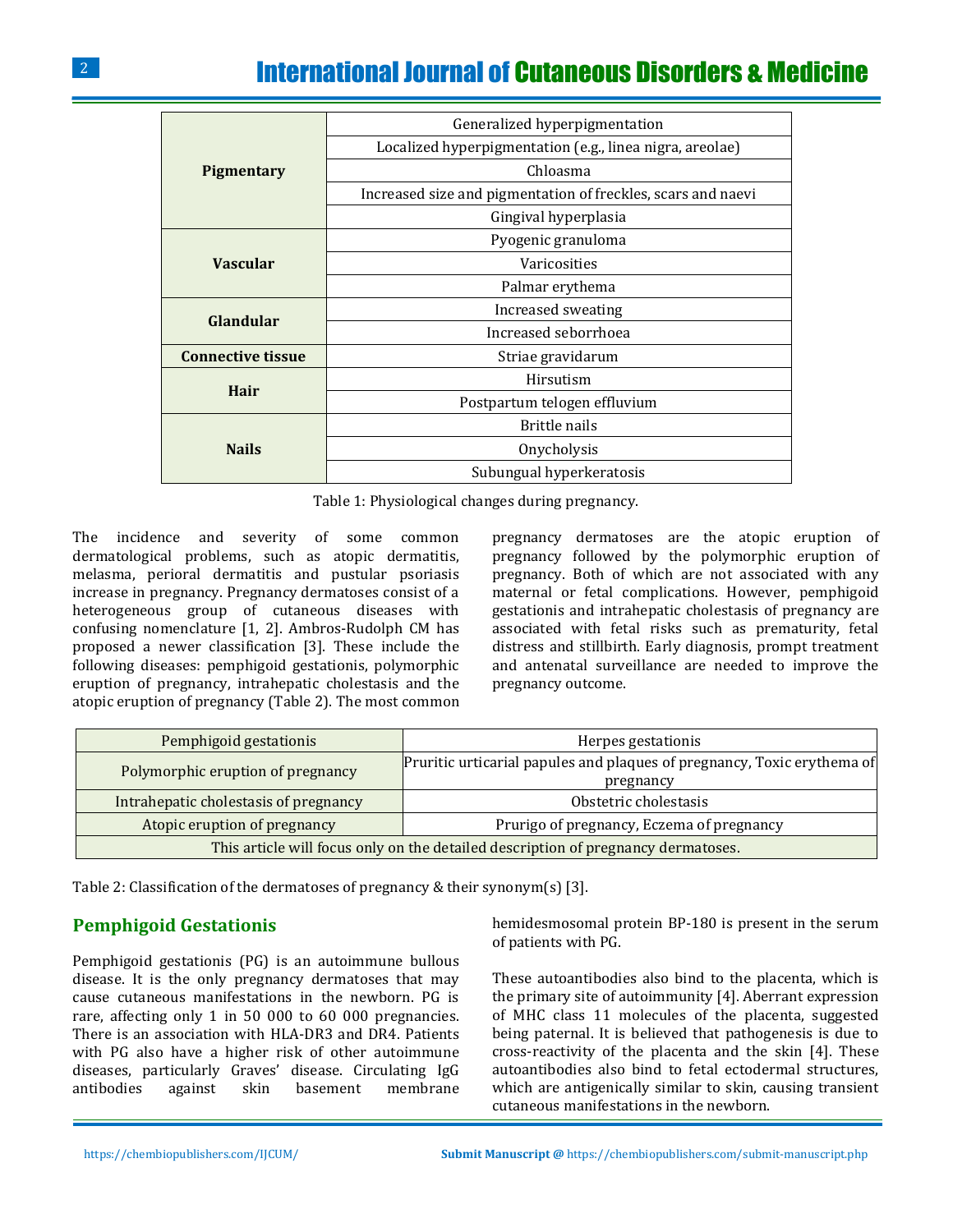

Figure 1: Classically PG presents during late pregnancy.

In initial "pre-bullous" stage, multiple erythematous urticarial papules and plaques develop on the abdomen, often within or immediately adjacent to the umbilicus (Figure 1). In this stage, it is clinically and histologically difficult to differentiate PG from the polymorphic eruption of pregnancy. This is followed by clustered vesicles and tense bullae may become generalized, resembling bullous pemphigoid. Mucous membranes are usually spared.

Ten per cent of the newborns may have transient cutaneous lesions, which spontaneously resolve within weeks. Due to chronic placental insufficiency, there is an increased risk of prematurity and small for gestational age. Though it may not develop during the first pregnancy, once it occurs, it usually recurs in subsequent pregnancies, often with earlier onset and more severe disease, but rarely (5%) skip pregnancies. Furthermore, flares reported with menstruation and oral contraceptives.

Histopathological features of the pre-bullous stage are dermal edema and mixed cellular infiltrate predominately eosinophils. Histopathological findings from early intact bullae reveal classic histological findings of a subepidermal split. Histopathological diagnosis can be confirmed with 100% sensitivity by direct immunofluorescence of perilesional intact skin, which shows linear deposition of C3 along the dermo-epidermal junction. Linear IgG deposition is only seen in 30% of patients. Circulating IgG antibodies are detected by indirect immunofluorescence in 30% of patients. Disease activity can be monitored by antibody levels using ELISA and immunoblot techniques.

#### **Management**

Symptomatic management of pruritus is antihistamines. Topical steroids may be helpful in the pre-bullous stage.

However, systemic steroids are the treatment of choice in PG [5]. Oral prednisolone can be started at a dose of 0.5/kg/day dose and can be reduced as the disease improves, but should be increased at the time of delivery to prevent flaring of the disease. The refractory disease may be responded to plasmapheresis [6]. Although the persistence of the disease after delivery is uncommon, in those rare cases immunosuppressive treatment can be given.

#### **Polymorphic Eruption of Pregnancy**

Polymorphic eruption of pregnancy (PEP), also known as pruritic urticarial papules and plaques of pregnancy (PUPPP) is a common and benign, self-limiting pregnancy dermatoses. Incidence is about 1 in 160 pregnancies, and it is the second most common dermatoses in pregnancy. PEP is commonly seen is primigravidae in their last weeks of pregnancy and is associated with increased maternal weight gain and with multiple pregnancies.



Figure 2: Polymorphic eruption of pregnancy.

The exact cause of PEP is unknown, but several theories suggest that rapid stretching of the abdominal skin, causing connective tissue damage (Figure 2), may lead previously inert structures to act as antigens, triggering an allergic reaction. These theories are supported by PEP starting within striae distensae at the time of maximum abdominal distention and commonly associated with pregnancy conditions with large abdomens such as twin pregnancies and polyhydramnios.

PEP usually starts during the last few weeks of pregnancy (85%) or during the immediate postpartum period (15%). Lesions typically start within the striae distensae and characteristically spare the umbilical region. PEP consists of severely pruritic papules, which coalesce to form pruritic plaques. Lesions may spread to upper thighs and buttocks, may be generalized in severe cases, but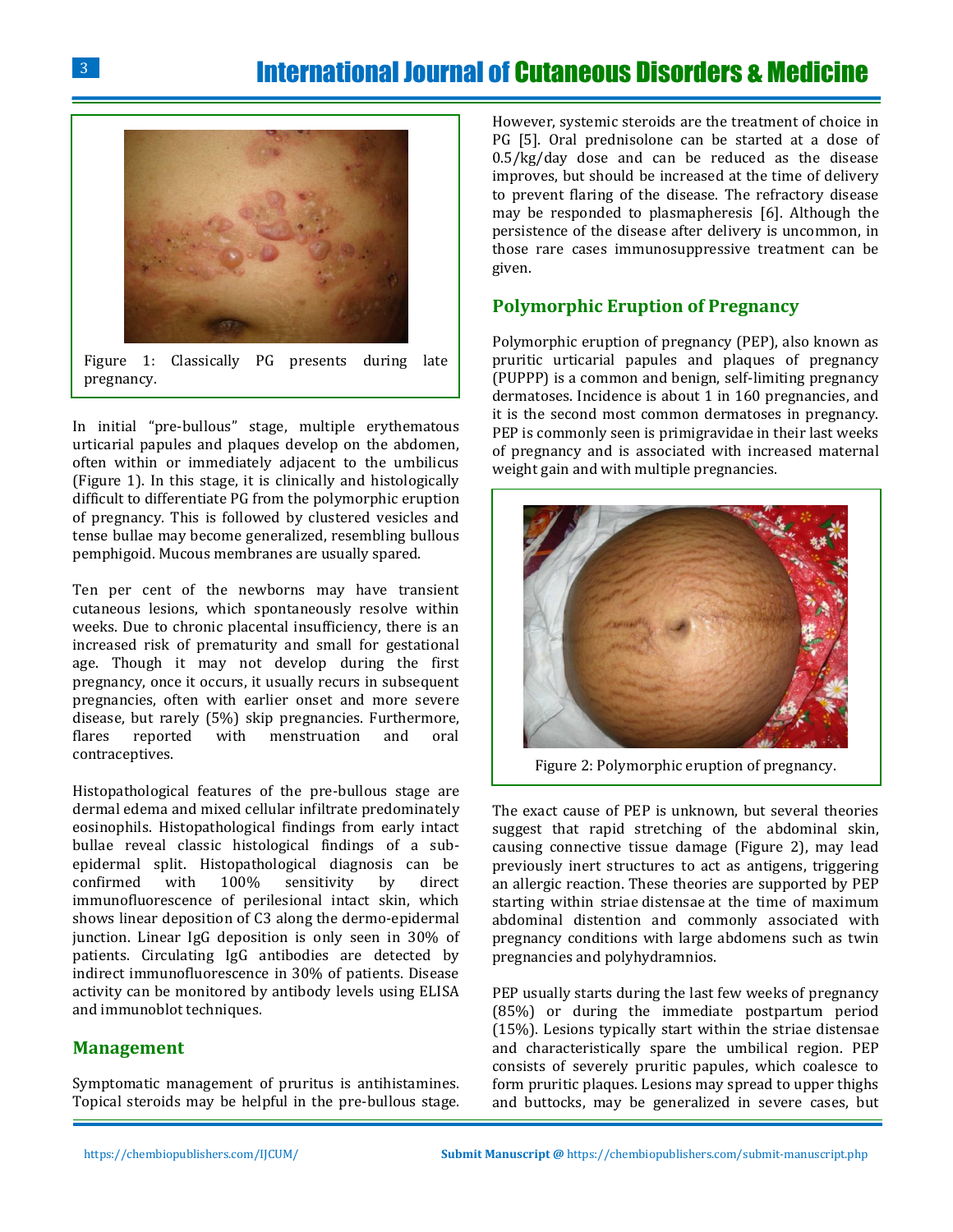usually spares face, palms and soles. Usually, the rash resolves in four to six weeks. Both maternal and fetal prognosis is excellent and usually, there are no skin manifestations in the newborn [7]. PEP usually does not recur except for subsequent multiple pregnancies. Histopathology is usually non-specific and changes with the stage of the disease.

Both direct and indirect immunofluorescence is negative. Routine investigations are always normal.

### **Management**

Patients should be reassured regarding the benign nature of the disease. The majority of patients benefit from corticosteroid application and oral antihistamines. In severe or generalized cases, a short course of systemic corticosteroid (oral prednisolone) is very effective.

## **Intrahepatic Cholestasis of Pregnancy**

Intrahepatic cholestasis of pregnancy (ICP) is a rare form of hormone-induced cholestasis that develops in predisposed individuals in their late pregnancies. Unlike other pregnancy dermatoses, ICP presents with severe pruritus leading to secondary cutaneous lesions, but no primary skin lesions. There is a striking geographical difference in ICP. It is most common in South America with the highest incidence in Chile (15-28%) [8] and interestingly, ICP can run in families.



Figure 3: Intrahepatic cholestasis of pregnancy.

The key feature is the reduction of bile acid excretion, leading to increased serum bile acids levels, which is multifactorial in origin (Figure 3). Genetic, hormonal and external factors are involved in the pathogenesis of the disease. Genetic factors include mutations of genes that encode bile transporter proteins [9]. Levels of sex

hormones are high in pregnancy and with hormonal contraception and may exceed the capacity of the transporters, leading to cholestasis. Furthermore, metabolites of estrogen and progesterone with cholestatic effects are high during pregnancy, contributing to the pathogenesis [10].

Patients are usually in their last trimester and present with severe generalized pruritus, which starts on the palms and soles. Characteristically the onset is sudden. Although there are no primary skin lesions, secondary skin lesions develop rapidly and range from scratch marks to severe nodular prurigo. The extensor surfaces of limbs, buttocks and abdomen are most severely affected. Jaundice is seen only in only10% of patients, usually associated with severe and prolonged ICP and is associated with steatorrhea, which can be complicated by malabsorption of fat-soluble vitamins including vitamin K, causing vitamin K deficiency, leading to the risk of intra and postpartum haemorrhage. ICP has the risk of premature births (19-60%), fetal distress (22-33%), and stillbirths (1-2%).

Pruritus persists till delivery and resolves spontaneously within days to weeks after the delivery.

ICP recurs in subsequent pregnancies in 45-70 % of patients and usually recurs with oral contraceptives. ICP is diagnosed when there is an unexplained pruritus in pregnancy with elevated liver function tests and or raised bile acid. Serum transaminases levels are elevated in 70% of patients. Direct bilirubin levels may be high and prothrombin time may be prolonged in patients with ICP with jaundice. Histopathology of skin and liver are nonspecific.

#### **Management**

Early diagnosis and proper management are important, as fetal prognosis depends on disease activity. The aim is to reduce total serum bile acid levels. Ursodeoxycholic acid (UDCA) is the only available effective treatment to improve symptoms of severe pruritus as well as to improve fetal outcome. The usual dose is 15mg/kg, and should be started as early as possible and must be continued until the delivery.

# **Atopic Eruption of pregnancy**

Atopic eruption of pregnancy (AEP) is either the first appearance or exacerbation of eczematous changes in pregnancy in mothers with atopic predisposition. AEP is the most common pregnancy dermatoses. The incidence is about 1in 120- 240 pregnancies. Pregnancy is characterized by changes in the immune system to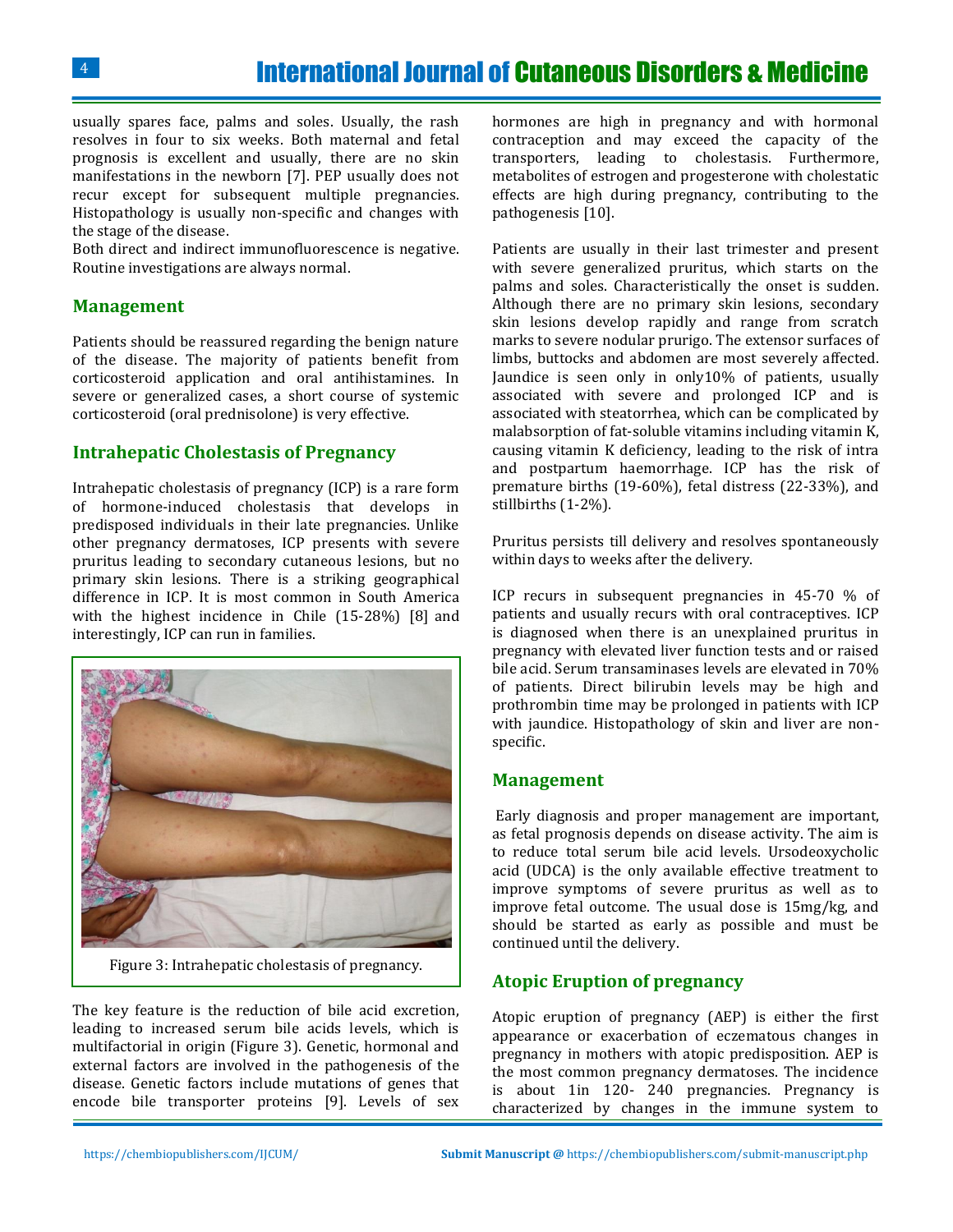5

prevent fetal rejection. In pregnancy, cell-mediated immune function and Th1 cytokine (interferon gamma, IL -12) production depressed and humoral immune response and Th2 cytokine (IL -4, IL -10) production dominate. This switch towards predominant Th2 response worsens the imbalance already present in atopic individuals, leading to the atopic eruption, which is Th2 mediated [11].



Figure 4: Atopic eruption of pregnancy

In contrast to other pregnancy-specific dermatoses, AEP occurs in early pregnancy, usually during the first trimester (Figure 4). Twenty per cent of women suffer from worsening of pre-existing atopic

dermatitis, while the remaining 80% experience atopic dermatological manifestations for the first time during pregnancy or after a long remission (e.g. following childhood atopic dermatitis). One third develop papular lesions (P-type AEP) over the trunk and extremities, while other two thirds present with eczematous lesions (E-type AEP) over atopic sites such as the face, neck and the flexural aspects of the limbs. Extremely dry skin is a key feature, and other manifestations of skin atopy are present. Maternal and fetal outcomes are excellent, but infants may have atopic tendencies. Recurrences are common in subsequent pregnancies. Histopathological features may vary, depending on the stage of the lesion and often are non-specific. Serum IgE levels may be elevated in 20 to 70 % of patients, often to a mild degree.

## **Management**

Regular application of emollients is essential, often with urea (3-10%) or with an antipruritic agent such as menthol. Both urea and menthol are considered safe in pregnancy (FDA category B). Lesions rapidly respond to topical corticosteroids. Severe disease may need systemic therapy with a short course of pregnancy appropriate oral corticosteroids (oral prednisolone) and antihistamines (e.g. Chlorpheniramine). Ultraviolet B (UVB) phototherapy is also an option in severe disease, which is considered safe during pregnancy. Antibiotics (topical and/or systemic) may be required to treat secondary bacterial infections.

|                           | $P$ G                                                                                                                                   | <b>PEP</b>                                                                             | <b>ICP</b>                                                                 | <b>AEP</b>                                                                       |
|---------------------------|-----------------------------------------------------------------------------------------------------------------------------------------|----------------------------------------------------------------------------------------|----------------------------------------------------------------------------|----------------------------------------------------------------------------------|
| Incidence                 | 1/3000-50000                                                                                                                            | 1/250                                                                                  | 2/1000                                                                     | 1/120-240                                                                        |
| Onset                     | Second and third trimester,<br>post-partum                                                                                              | Third trimester                                                                        | Second and third trimester                                                 | First and second<br>trimester                                                    |
| <b>Skin lesions</b>       | Vesicles and bullae form at<br>the center or periphery of<br>plaques. Begins<br>periumbilically and spread to<br>trunk and extremities. | Red papules and plaques<br>begins related to<br>abdominal striae,<br>Umbilical sparing | <b>Excoriation and papules</b><br>secondary to scratching.                 | Multiple excoriated<br>papules on abdomen<br>and limbs. No urticarial<br>lesions |
| <b>Pruritus</b>           |                                                                                                                                         |                                                                                        | ÷                                                                          |                                                                                  |
| <b>Resolution</b>         | Few weeks to one year after<br>delivery                                                                                                 | Within two weeks after<br>delivery                                                     | Few weeks after delivery                                                   | Several months after<br>delivery                                                 |
| <b>Histology</b>          | Subepidermal blisters                                                                                                                   | Epidermal edema                                                                        | Non specific                                                               | Perivascular infiltration<br>Patchy keratosis                                    |
| <b>Immunofluorescence</b> |                                                                                                                                         |                                                                                        |                                                                            |                                                                                  |
| <b>Management</b>         | Topical/Systemic steroids,<br>Antihistamines                                                                                            | Calamine Lotion,<br>Antihistamine                                                      | Ursedeoxy cholic acid                                                      | Aqueous cream                                                                    |
| <b>Fetal effect</b>       | Prematurity, Neonatal<br>blisters                                                                                                       |                                                                                        | Premature births, fetal<br>distress, Meconium stain<br>liquor, Still birth |                                                                                  |
| Recurrence                | ٠                                                                                                                                       |                                                                                        |                                                                            |                                                                                  |

Table 3: Summary of Pregnancy Dermatoses.